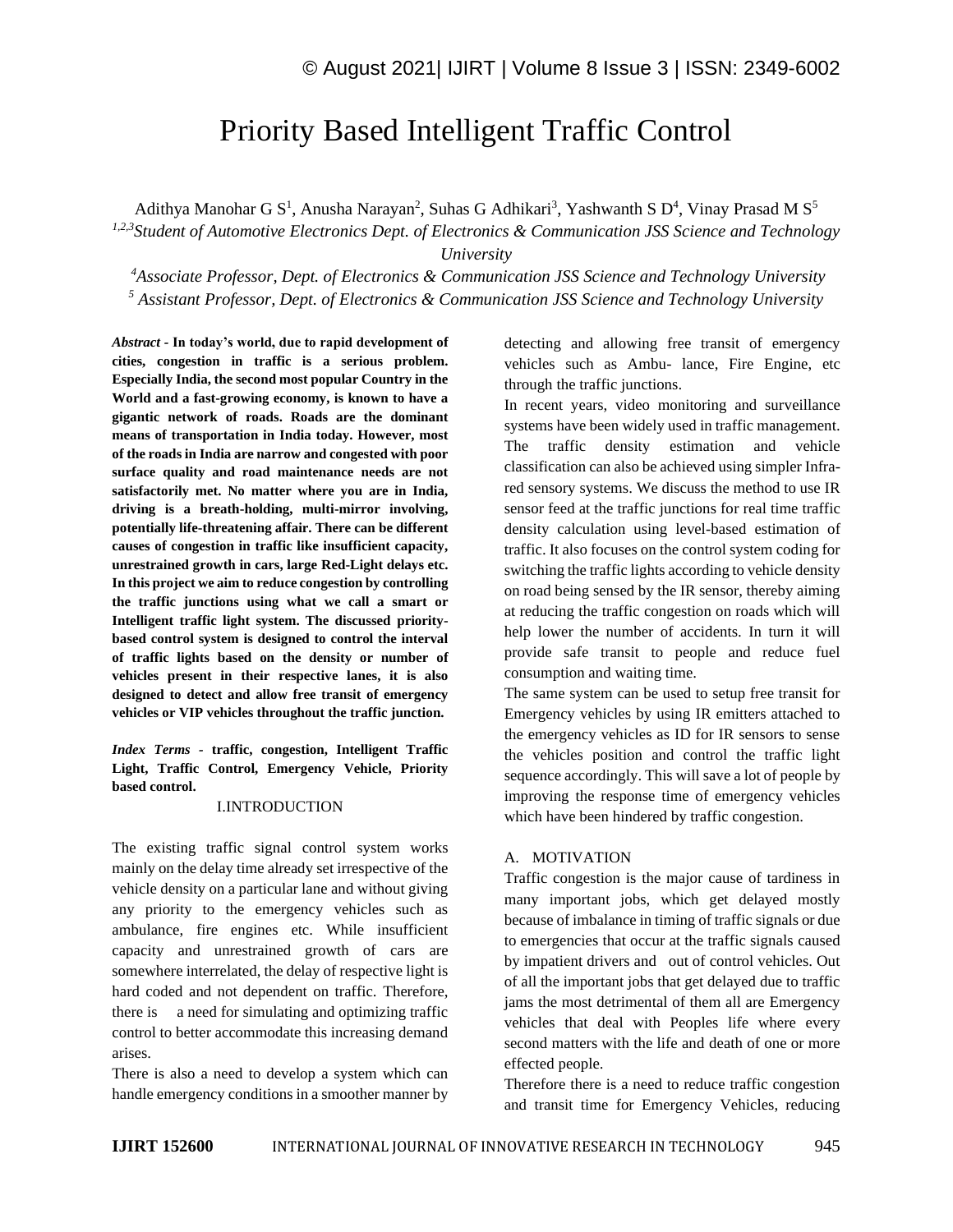time taken to respond to said emergency or improve their response time hence decreasing the number of cases where people died due to late arrival of emergency vehicles.

There is also a need to improve traffic flow at junctions and lower the number of accidents involved in traffic junctions.

Improve the mode of controlling traffic lights or converting traffic light running on basic switching cycles into Intelligent traffic light that can switch based on sensory computed inputs. It will also provide significant data which will help in future road planning and analysis.

In further stages multiple traffic lights can be synchronized with each other with an aim of even less traffic congestion and free flow of traffic. And coordinate the signals based on route taken by the emergency vehicles.

## B. PROBLEM STATEMENT

Developing a working detector model for emergency vehicle detection in traffic signals, which can estimate the direction and position with enough accuracy to control the switching of traffic lights. Developing a working detector model for traffic detection which can estimate traffic density with enough accuracy to control the traffic lights.

It has to be compact - we should not add to the reasons for congestion in traffic junctions by taking up too much space for sensory peripheral or other relevant setups required for detection of traffic, better sensing capabilities than visible wavelength sensors as they can get easily triggered by noise from other elements such as birds, the sun, reflections and background emissions. And it must work with Day-Night cycle without loosing efficiency or sensory capabilities.

We are going to control the traffic light sequencing using Arduino Uno control systems, for traffic detection we are going to use IR sensors as they are compact, Both active infrared and passive infrared detect presence and passage of vehicles, IR spectrum can be detected throughout the day night cycle.

Using IR sensors compared to the use of ultrasonic, LASER, Magnetic based sensors, Inductive loop based sensors and Microwave based sensors is more cost effective, providing higher accuracy and usability.

Develop a low cost easy to install model for intelligent traffic management. using simple level-based traffic density estimation, using IR sensors placed at proper intervals which detect potential density of vehicles at junction based on their distance from the junction. And develop a working emergency vehicle detection system that can detect the position and direction of travel of emergency vehicle.

- Reduce Traffic Congestion.
- Save time lost waiting at large red-light delays.
- Improve Traffic Flow and develop smart traffic detection methods.
- Improve response time of Emergency vehicles.
- Prevent accidents caused by impatient drivers.

## D. APPLICATIONS

The main intention of this system is to benefit the vehicles by preventing any delay for the vehicles travel time and re- ducing their stay at the junction hence also reducing accidents caused due to impatient drivers. There is also the intention of allowing free transit to emergency vehicles, improving their response time and preventing loss of life. These can be used to deal with many kinds of emergency vehicles such as -

- Ambulance
- Defence vehicles in emergency cases.
- Fire extinguishing vehicles.
- Police vans in emergency cases.

Similar Concept can be used to develop other monitoring/controlling systems implemented in fields such as

- Railway Crossing gate automation.
- Parking lot early warning systems or Car counter systems.
- In Industry for Product flow monitoring systems and Production Line Balancing.

#### II. LITERATURE SURVEY

This section consist of the research and survey we have conducted before undergoing our project.

[1] Ishaan Gulati and R. Shrinivasan in their paper "Image Processing In Intelligent Traffic Management" have discussed the practical challenges of applications and implementation of traffic monitoring and controlling tasks. They have listed the types of detectors employed for traffic detection along

#### C. OBJECTIVES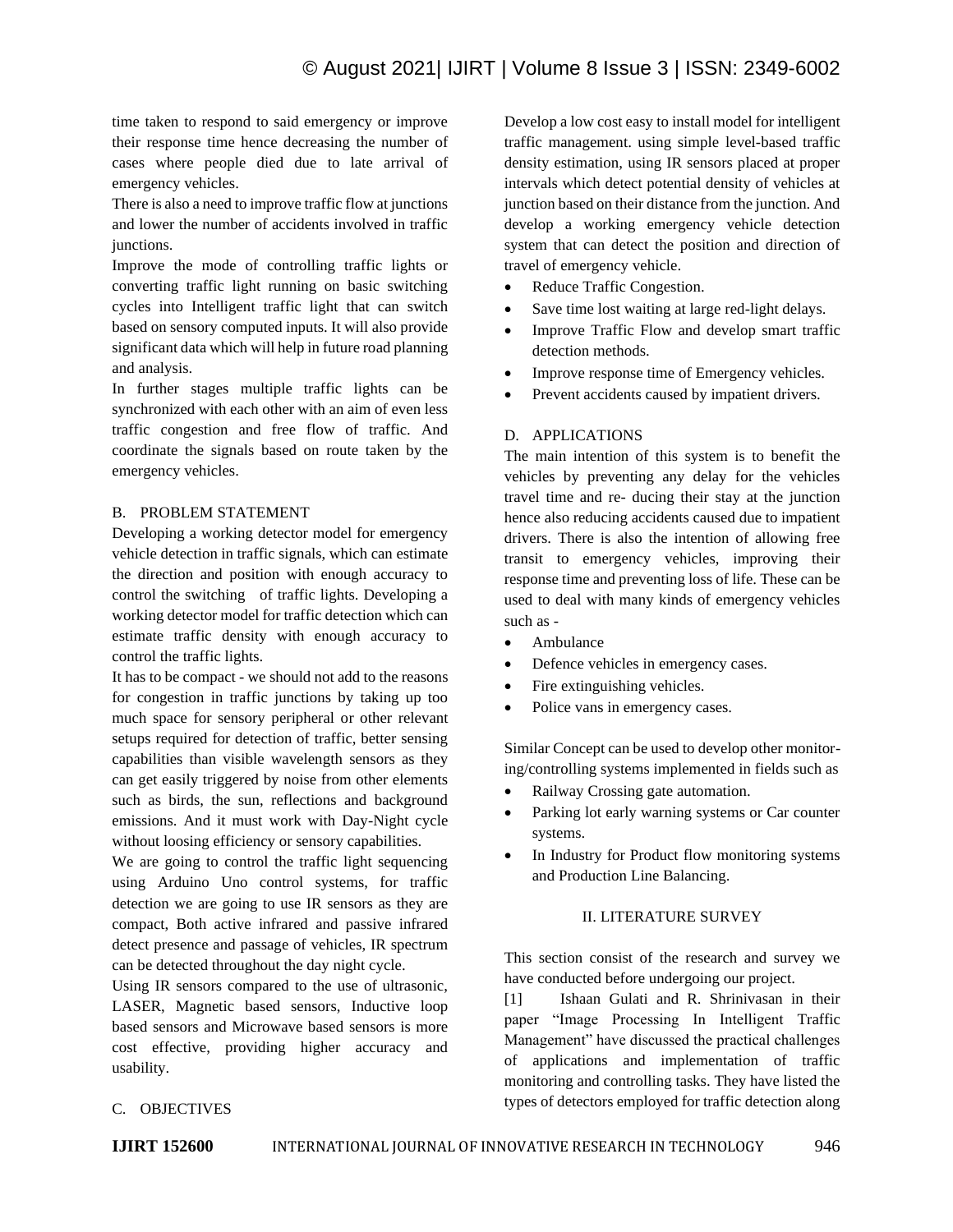with their capabilities, strengths and weaknesses. They have also discussed about the topic of image processing and develop- ment for vehicle detection and classification, vehicle counting and density estimation with various different techniques used to achieve this like background subtraction technique, Edge detection, Algorithm technique, etc. . .

[2] Jian Liu, Jiangtao Li, L.Zhang, Feifei Dai, Yuanfei Zhang, Xinyu Meng, Jian Shen in their paper "Secure Traffic Light control using fog computing" have discussed the de- velopment of control schemes that are secure and combat the challenges like heavy roadside sensors, resisting malicious ve- hicles and avoiding single point failure. They have developed two control schemes using fog computing whose security are based on hardness of DiddieHellman puzzle and hash collision puzzle respectively. The first scheme is a simple extension of present schemes. The second scheme is and improved version taking higher traffic density into consideration.

[3] Anurag Kanungo, Ayush Sharma, Chetan Singla int their paper "Smart Traffic Lights Switching and Traffic Density Calculation using Video Processing" have designed a system that can switch traffic light using an algorithm that uses image processing to detect changing density of vehicles on road using a road diagram from live feed of cameras at junction. They have used software like c++, matlab, etc. . . to generate image processing algorithms and classified them into hard coded and dynamic codded algorithms and have compared results of both algorithms after experimenting 100 times each for 10 sets of results. Then they have discussed the relevant information obtained from the results, along with boundary limits of the system and testing instances.

[4] Aman Dubey, Akshdeep and Sagar Rane in their paper "Implementation of an intelligent traffic control system and real time traffic statistics broadcasting" have introduced development of intelligent traffic control using Beagle Bone Black/Rasp Pi to the traffic light system which provides numerous configurable options to turn a traditional traffic light into a smart one. A system containing microcontroller is established on traffic light to control traffic at road intersections. Image processing algorithms, such as Haar Cascade and Background Subtraction are used to achieve the control of light interval timer. They have also discussed the implementation if server based

computing/ broadcasting where the real time traffic image, traffic density and other statistics will be sent to server. The data can be broadcast from server at any time on demand through digital solutions.

[5] Suhail. M. Odeh in their paper "Management of An Intelligent Traffic Light System by Using Genetic Algorithm" have discussed the system of intelligent traffic light that controls the flow of traffic by detecting levels of congestion and abnormal situations in two main highways and four intersections. The introduced system collects data from video imaging system to detect and count number of vehicles. This information is then sent to a system which uses genetic algorithm to make real time decisions to control the green light interval for each traffic light. The system is simulated theoretically and they have discussed the implementation of VANET and mobile tracking techniques to improve their system.

[6] Ashwini Y. Dakhole, Mrunalini P. Moon, in their paper "design of intelligent traffic control system based on arm" have presented solution to the Traffic jamming issue in several current municipalities around the globe by the designing of ARM7 based traffic control system. The main objective of this research is to improve an efficient process to classify the traffic which attempts to reduce the traffic signals efficiency. Their scheme provides uppermost precedence to urgent situation vehicles to pass the traffic signal efficiently. However it has problem along with congestion term in few cases.

[7] Khalil M. Ahmad Yousef, Ali Shatnawi, Mohammad Latayfeh in their paper "Intelligent Traffic Light Scheduling Technique Using Calendar-Based History Information" have proposed a new novel history based traffic management algorithm that relies on previously recorded traffic history information to compute green/red light interval times for each direction of traffic signal. The proposed algorithm is implemented and tested using MATLAB and SUMO. They have also provided detailed simulated results and shown the improvement observed by implementing their optimized algorithm and have also compared the outcome with other computing algorithms.

[8] Ankit Dubey; Mayuri Lakhani; Shivansh Dave; Jignesh

J. Patoliya in their paper "Internet of Things based adaptive traffic management system as a part of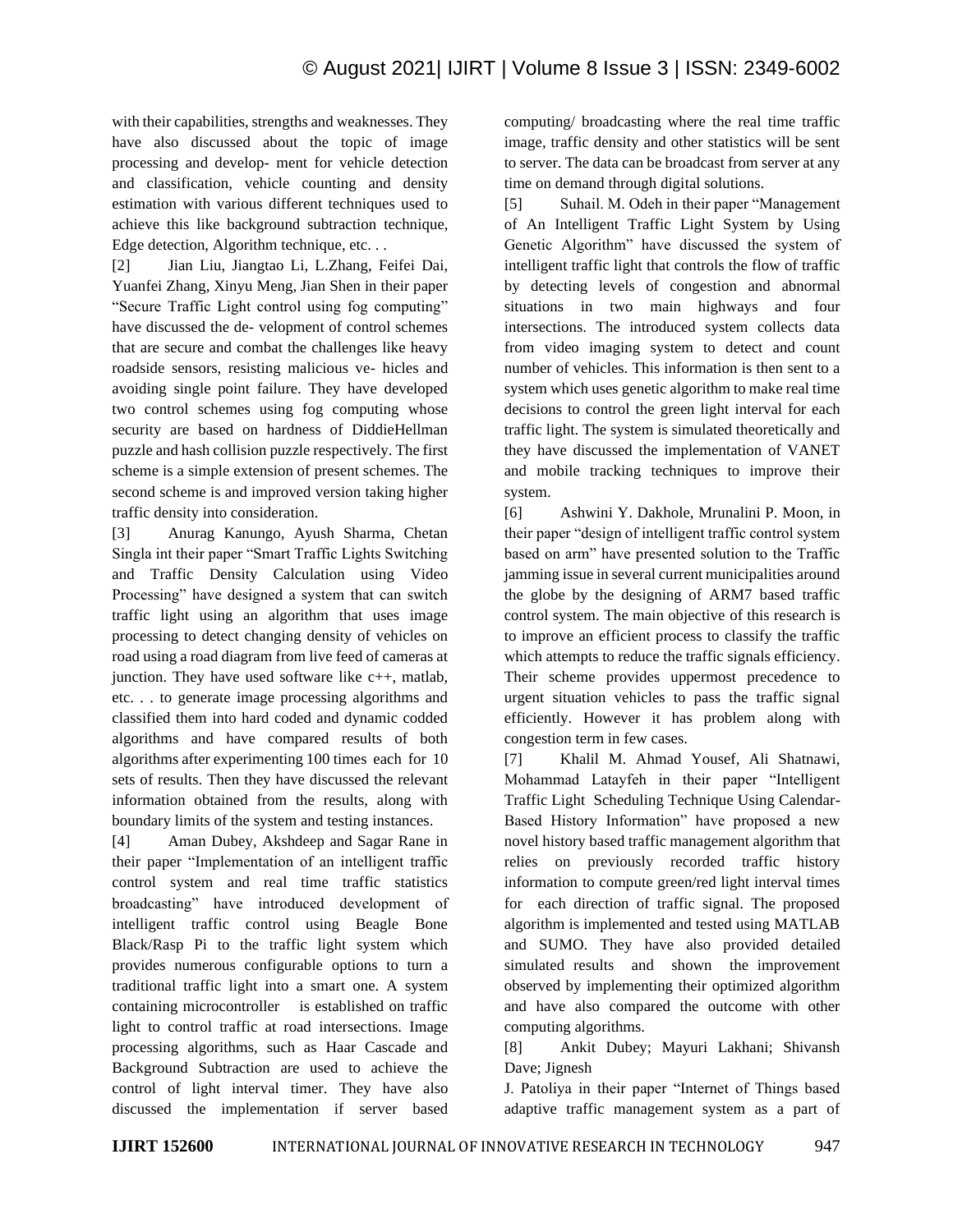Intelligent Transporta- tion System (ITS)" have discussed the need for developing and implementing an adaptive traffic system which is connected to the internet so that different lanes can be monitored constantly. All the data is sent to one place, Central Traffic Control Office, where it is examined and controlled to give values of congestion in particular lanes according to which the traffic lights are programmed to work. This system allows complete traffic control by the Central Traffic control office hence useful in emergency or VIP clearance situations. [9] Satya Priya Biswas, Paromita Roy, Nivedita Patra, Amartya Mukherjee and Ilanjan Dey in their paper " Intelligent Traffic Monitoring System" have presented the various ap- proaches made to enhance the traffic systems across the globe. They have classified these intelligent traffic control systems into real time systems and data analysis systems each based on their own speciality. A comparative study is made along with important key points of each research are highlighted and judged based on implementing them in developing countries like India. They have also proposed a model to use proximity sensors for ITS.

[10] Pradeep Kumar Agarwal, Jitendra Gurjar, Ashutosh Kumar Agarwal, Ramkrishna Birla in their paper "Applica- tion of Artificial Intelligence for Development of Intelligent Transport System in Smart Cities" present basic concepts and applications of Artificial Intelligence system for development of intelligent transport systems. They discuss the need to implement Artificial intelligence and its applications to control operations in smart cities like smart public transport system, Intelligent traffic management and control, smart traveller in- formation system, smart parking management and safe mobil- ity and emergency systems in smart cities. They have studied the theory of AI development based on KBS (knowledge based systems).

[11] P. Sahitya CSE, Swathi.S., Chethan.T.S, Aadith Narayan, Shivani.L, Elakya.R in their paper "RealTime Adap- tive Traffic System" have developed a model to decongest a four way junction road traffic in real time using self powered peizoelectric sensors, that act as weight sensors when vehicles tread over it. Using this as a method to count density of vehicles they have established a system which can change and control the time interval of the signal lights. They have also discussed the use of RFID tagging to develop methods to allow emergency vehicle transit by decongesting their respective lane. They have developed the model using arduino board and simulated inputs which they would have received from peizo- electric sensors to get response from controller to the traffic light system.

### A. SUMMARY

After Researching various methodologies for vehicular de- tection in traffic, we chose to use IR sensors for its robustness and accuracy compared to other alternatives, for the use of vehicle detection and density estimation. It is also cheaper and easier to install and use, The disadvantages of the IR sensors are outweighed by its advantages. Image processing solutions tend to be more complicated and costly to install usually taking two configurations to work during day and night cycles, they also seem to have serious issues with high traffic density and data processing issues where data can easily get corrupted leading to false instruction cycles and breakdown of systems. There is a lack of VIP or emergency Vehicle detection systems in the researched papers where only a few attempt to develop models to detect and allow free transit of such vehicles, even they have not implemented this model along with the traffic density systems hence in our project we aim to also implement a method for Emergency or VIP vehicles to be detected and then, through the controlling of traffic lights, allow them free transit through the traffic junction. We aim to reduce the cost and complexity of our model compared to the models proposed in the research papers to allow ease of installation and maintenance for any city or town that decide to adapt a control system based on our model.

#### III.METHODOLOGY

Main aim is to develop a Integrated Controller model that can detect vehicle presence, count the number of vehicles and also process these information using the code and ultimately control the traffic light to get the appropriate response. To do which we will need set of LED lights to represent traffic signal lights, a controller system to control the sequence of LEDs and also need an assortment of transmitters and receivers that will work as detection system for both Level based density model and Emergency Vehicle Detection systems. We will need appropriate software to develop, compile and troubleshoot the program code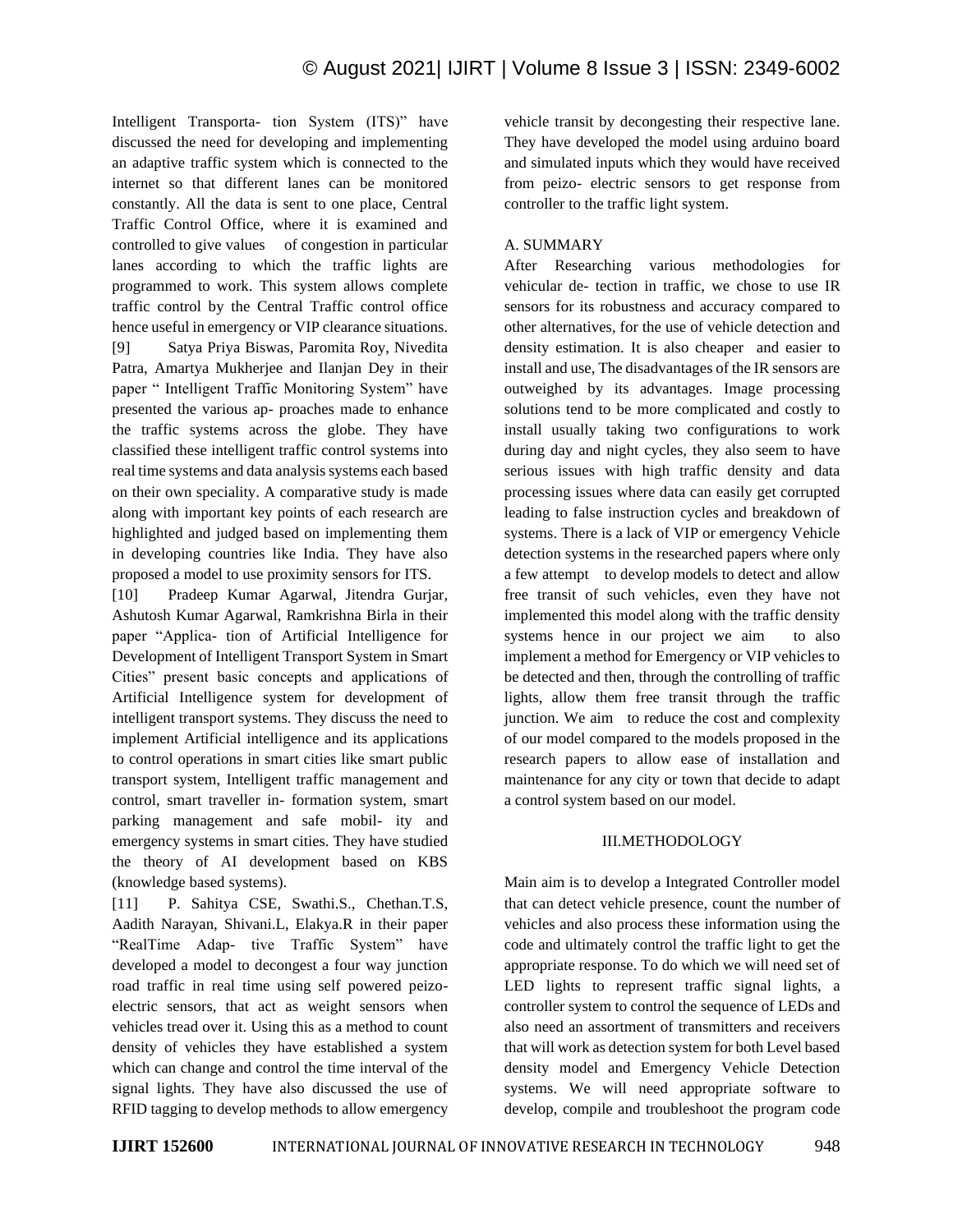and also write the code into the controlling system, we will also need software to test run or simulate the working of the code.

### A. PROJECT OUTCOME AND MODE OF DEMONSTRA- TION

Develop a model that uses IR sensors placed at certain distances from the traffic junction and developing control system code to read/detect traffic density based on sequence of input from these IR sensors and then adjusting the time interval for green light accordingly such that most if not all of the vehicles can leave the junction within the interval. The model will also have Multiple IR sensors that are oriented to detect arrival of emergency vehicle onto the lanes of the traffic junction, which then would turn the lights of the junction to green allowing free transit of emergency vehicle from the junction. Mode of demonstration would be using LED lights acting as Traffic lights controlled by Arduino board which gets input from IR Sensors which we can activate to show the change in time interval of green lights and also demonstrate control of lights when there is an emergency vehicle arriving at the junction.

#### B. DETAILED DESIGN

Our System Consists of two Systems namely Emergency Vehicle Detection System and "Level" Based Density and time Interval Control Systems. The following shows the Proposed Block Diagrams For each of the two system which is planned to be integrated into the same Controller using various Hardware and Software Peripherals.

1) Emergency Vehicle Detection System: In the proposed system, the block diagram consists Traffic junction where our controller has been setup to monitor and assist transit of emergency vehicles. As the ambulance (Shown in the Fig.) arrives to the junction say lane one, the signal turns from red to green on lane one and at the same time all the other lanes the signal is turned to red. This is achieved by IR link via transmitter and receiver pair.

The Components used for this are as shown -

- Transmitter IR transmitter
- Receiver IR Receiver
- Micro-Controller Arduino UNO
- Traffic Signal Unit LED Red, Yellow, Green.



Fig. 1. Emergency Vehicle Detection System Microcontrollers, timers and counters are used for controlling the traffic signal unit. It shows the logical flow behind the project which includes all the 3 units that is

(i) Ambulance which has been fitted with the IR Transmit- ter: The ambulance will have an IR emitter unit placed at the elevated place on the ambulance. At the time of emergency the Driver Switches on the IR Emitter.

(ii) IR receiver placed at an ideal position near the junction which has been decided based on the survey done on daily flow of traffic to know the usual traffic flow: When the driver switches ON the IR control unit, the emitter in the control continuously emits the encoded unidirectional IR radiation. This will lead to communicate with the traffic signal control unit.

(iii) Microcontroller is the third unit which receives the signal from the sensor and controls the traffic signal light based on the predefined instructions coded into the controller: The controller controls all the traffic signals in the path of the ambulance and makes it ready to provide free path to ambulance, which ensures that the ambulance reaches the hospital/emergency zone without any delay.

Whenever the ambulance reaches near the traffic signal, the IR TSOP receiver placed at the traffic signal post receives the encoded signal which is transmitted by the IR transmitter placed at the ambulance and decodes it to produce electrical output pulse. The output from the IR receiver unit is fed as an input to the microcontroller. Once the microcontroller receives input, the red signal at the traffic signal post is turned to green automatically until the ambulance crosses that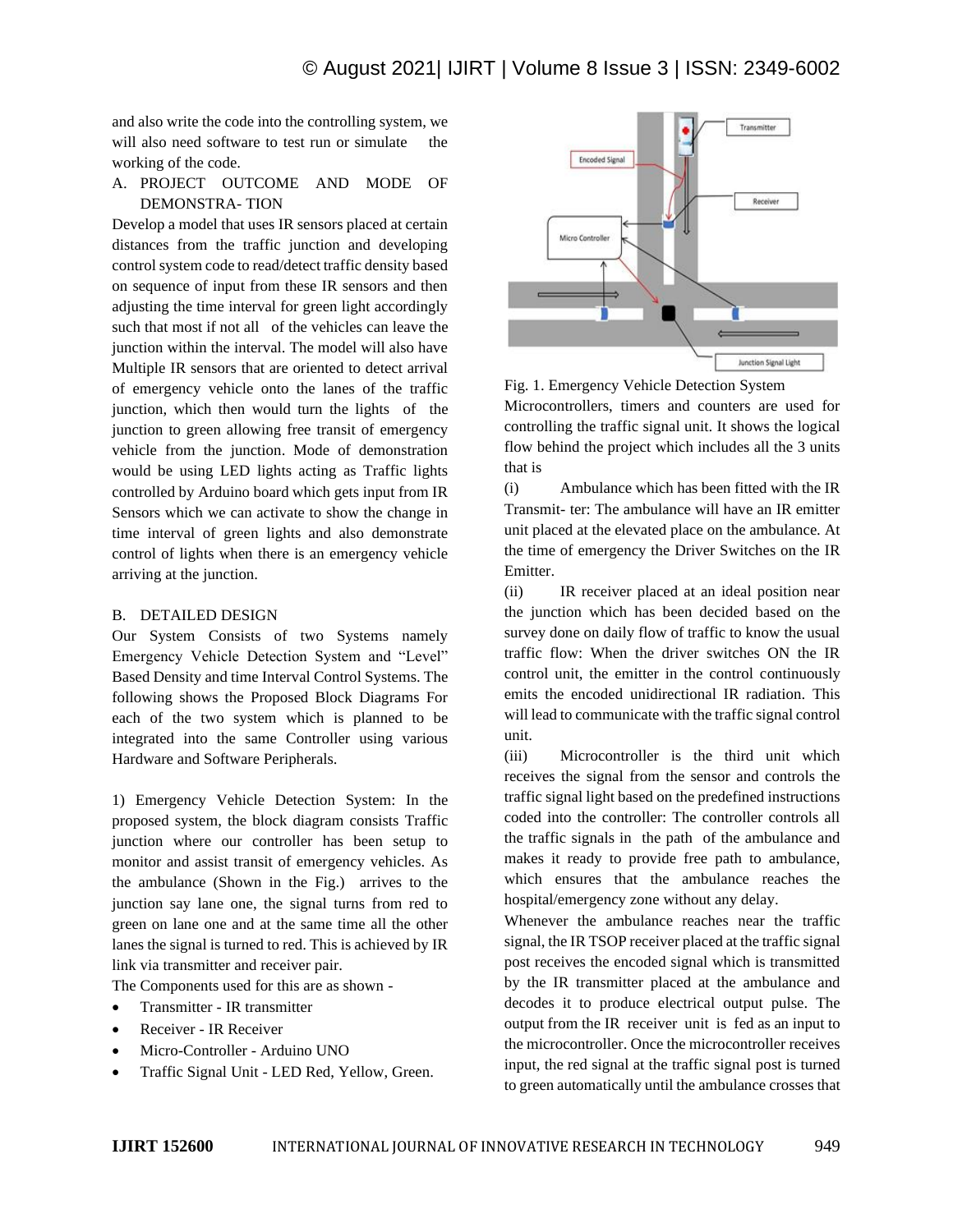particular junction. Thereby the ambulance is expected to reach the hospital/Emergency zone in time.

2) Level Based Density System: In this proposed system we are going to use Proximity sensors placed at appropriate distances from the junction, each of which is labeled according to level of traffic. This method is a simplistic approach to detect traffic density, using Proximity sensory input which is then processed by microcontroller to determine the appropriate interval of green light.

The 'Levels' are to be determined after observing and recording the traffic density throughout the day and adjusted



Fig. 2. Level Based Density

accordingly to represent -

level 3 (or highest) as the approximate maximum density at lane observed at peak traffic conditions. This level should not exceed the maximum allowable time interval for green light, as increasing the green light interval means that increasing Red Light interval on other lanes.

And level 1 (or Lowest) as the approximate minimum density at lane observed. This level should not be below the minimum allowable green light interval, as reducing the green light interval completely can cause distant vehicles arriving to speed up to try and cross the junction within the time interval which is dangerous and can lead to accidents.

It works by sensing the arrival of cars at the junction, which turns on the input from sensors placed at the levels, this input is used to determine the time interval to be set for green light by microcontroller. The coding for this would require to sense stationary vehicles.

Using this "Level" Based Density Estimation, one can simplistically determine the congestion level of the vehicles at a junction and use it to determine the appropriate time intervals essential to ensure that all the vehicles in the lane can easily exit the junction without the need for over-speeding or the need to miss their chance to exit and have to wait in the junction for the next green light. This time interval must also be set optimally to ensure that there is no long delay for the signal to switch as it will effect the Waiting time of the vehicles in all other lanes of the same junction. This method of detection employed using Proximity Sensors allows us to detect the vehicles throughout the day as they are not effected by the time of the day.

#### C. COMPONENTS REQUIRED

The following hardware components are required to conduct the project -

- 1. Arduino Microcontroller
- 2. IR Emitter
- 3. IR Receiver
- 4. Proximity Sensor
- 5. LED
- 6. Resistor
- 7. Other Essentials: 5V DC power supply, Jumper wires, USB cable, Bread Board, etc.

The Description for which is as follows

1) Arduino Microcontroller: The main part of the Traffic Light Controller is the controller itself. Arduino UNO will serve the purpose in this project to handle all the switching of the LEDs and controlling their timings.

The Arduino Uno is a microcontroller board based on the ATmega328. It has 14 digital input/output pins (of which 6 can be used as PWM outputs), 6 analog inputs, a 16 MHz crystal oscillator, a USB connection, a power jack, an ICSP header, and a reset button. It contains everything needed to support the microcontroller; simply connect it to a computer with a USB cable or power it with an AC-to-DC adapter or battery to get started

| TABLE          | ARDUINO | UNO – | ATMEGA328 |
|----------------|---------|-------|-----------|
| SPECIFICATIONS |         |       |           |

| Micro-controller                  | ATmega328                  |  |  |
|-----------------------------------|----------------------------|--|--|
| <b>Operating Voltage</b>          | 5 V                        |  |  |
| Voltage <sub>7-9</sub> V<br>Input |                            |  |  |
| (Recommended)                     |                            |  |  |
| Input Voltage (Limits)            | 6-20 V                     |  |  |
| Digital I/O Pins                  | 14 (of which 6 provide PWM |  |  |
|                                   | Output)                    |  |  |
| Analog Input Pins                 |                            |  |  |
| DC Current per I/O pin            | 40 mA                      |  |  |
| DC Current for 3.3 V Pin          | 50 <sub>m</sub> A          |  |  |
| Flash Memory                      | 32 KB (ATmega328)          |  |  |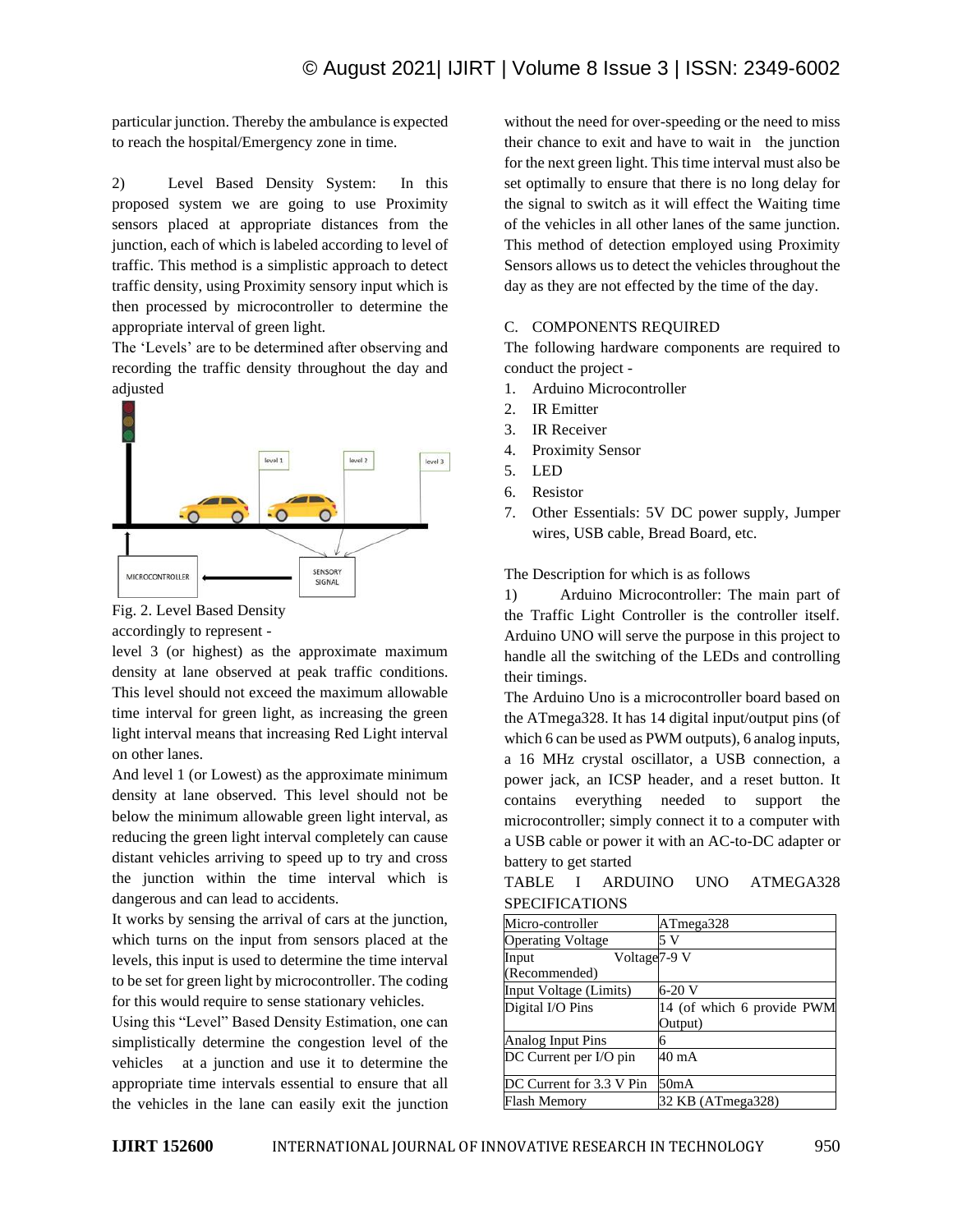|             | (0.5 KB Used by BootLoader) |
|-------------|-----------------------------|
| <b>SRAM</b> | $2$ KB (ATmega238)          |
| EEPROM      | 1KB (ATmega238)             |
| Clock Speed | $16$ Mhz                    |

a) Input and Output Pins of Arduino: Each of the 14 digital pins on the Arduino Uno can be used as an input or output, using pinMode(), digitalWrite(), and digitalRead() functions. They operate at 5 volts. Each pin can provide or receive a maximum of 40 mA and has an internal pull-up resistor (disconnected by default) of 20-25 kOhms. In addition to this some pins have special functions such as -

Serial pins 0 (RX) and 1 (TX). Used to receive (RX) and transmit (TX) TTL serial data. These pins are connected to the corresponding pins of the ATmega8U2 USB-to- TTL Serial chip.

External Interrupts pins 2 and 3. These pins can be configured to trigger an interrupt on a low value, a rising or falling edge, or a change in value. See the attachInterrupt() function for details.

• PWM 3, 5, 6, 9, 10, and 11. Provide 8-bit PWM (Phase Wave Modulated) output with the analogWrite() function.

• SPI: 10 (SS), 11 (MOSI), 12 (MISO), 13 (SCK). These

pins support SPI communication using the SPI library. LED: 13. There is a built-in LED connected to digital pin

13. When the pin is HIGH value, the LED is on, when the pin is LOW, it's off.

The Uno has 6 analog inputs, labeled A0 through A5, each of which provide 10 bits of resolution (i.e. 1024 different values). By default they measure from ground to 5 volts, though is it possible to change the upper end of their range using the AREF pin and the analogReference() function.

Additionally, some pins have specialized functionality: These are a couple of other pins on the board -

• TWI: A4 or SDA pin and A5 or SCL pin. Support TWI communication using the Wire library.

• AREF: Reference voltage for the analog inputs. Used with analogReference().

Reset Bring this line LOW to reset the microcontroller. Typically used to add a reset button to shields which block the one on the board.



Fig. 3. Arduino UNO Pin Structure

2) IR Emitter: An infrared emitter, or IR emitter, is a source of light energy in the infrared spectrum. It is a light emitting diode (LED) that is used in order to transmit infrared signals from a remote control. In general, the more they are in quantity and the better the emitters are, the stronger and wider the resulting signal is. A remote with strong emitters can often be used without directly pointing at the desired device. Infrared emitters are also partly responsible for limits on the range of frequencies that can be controlled. An IR emitter generates infrared light that transmits information and commands from one device to another. Typically one device receives the signal then passes the infrared (IR) signal through the emitter to another device.

3) IR Receiver: An infrared receiver, or IR receiver, is hardware that sends information from an infrared remote control to another device by receiving and decoding signals. In general, the receiver outputs a code to uniquely identify the infrared signal that it receives. This code is then used in order to convert signals from the remote control into a format that can be understood by the other device. It is the part of a device that receives infrared commands from a remote control. Because infrared is light, it requires line-ofsight visibility for the best possible operation, but can however still be reflected by items such as glass and walls. Poorly placed IR receivers can result in what is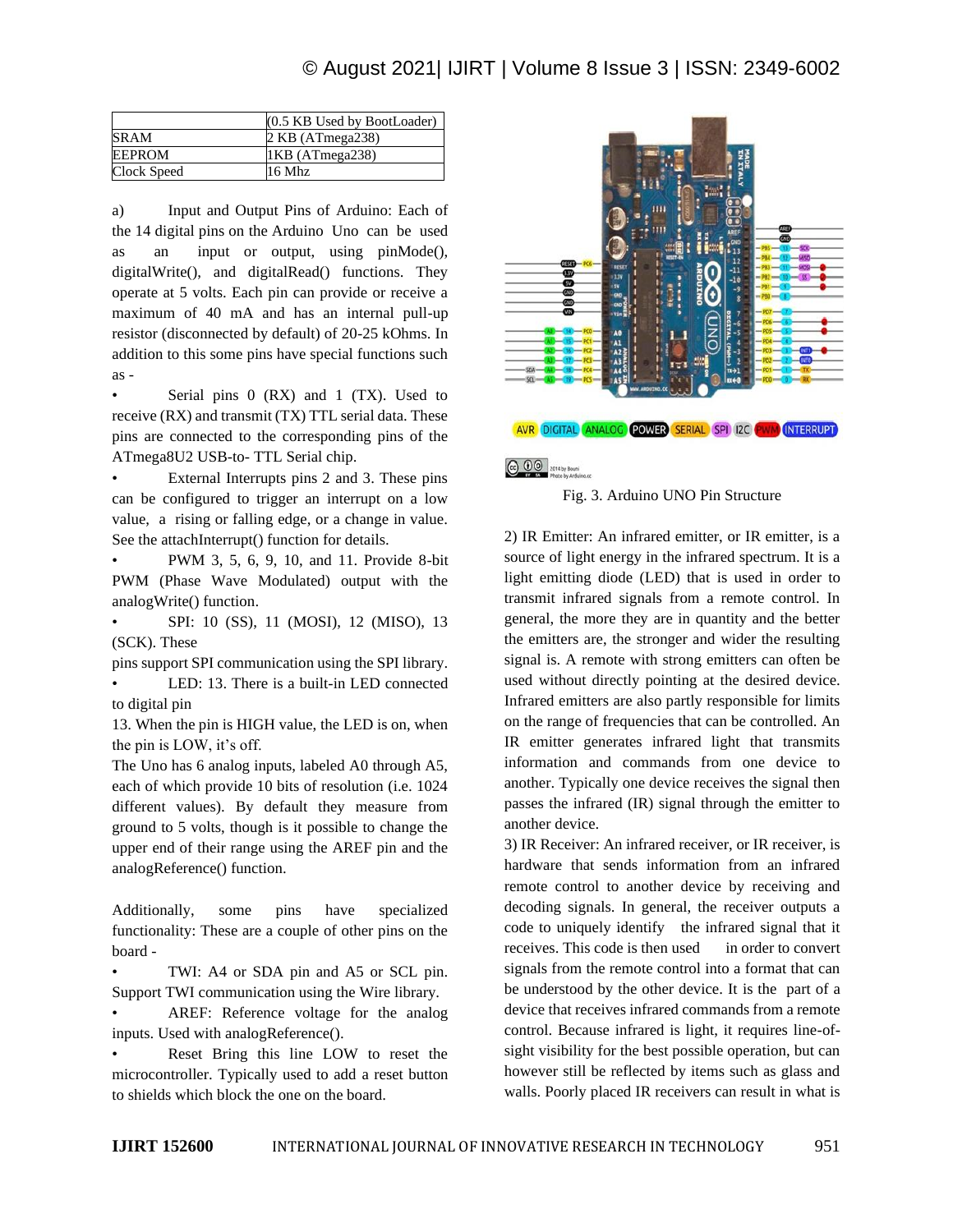called" tunnel vision", where the operational range of a remote control is reduced because they are set so far back into the chassis of a device.

4) Proximity Sensor: A proximity sensor is a noncontact sensor that detects the presence of an object (often referred to as the "target") when the target enters the sensor's field. De- pending on the type of proximity sensor, sound, light, infrared radiation (IR), or electromagnetic fields may be utilized by the sensor to detect a target. Proximity sensors are used in phones, recycling plants, self-driving cars, antiaircraft systems, and assembly lines. There are many types of proximity sensors, and they each sense targets in distinct ways. The two most commonly used proximity sensors are the inductive proximity sensor and the capacitive proximity sensor.



Fig. 4. IR Proximity Sensors - Reflection Based The type of proximity sensor used is called a photoelectric proximity sensor. There are two main types of photoelectric proximity sensors: reflective and through-beam. Reflective proximity sensors detect objects when the light emitted from the sensor is reflected back at the photoelectric receiver. Through-beam sensors detect targets when the target breaks the beam of light between the sensor's emitter and receiver.

The proximity sensor device used here can sense or detect the presence of objects near it (either line of sight or surround- ing). This is achieved using an IR emitter-receiver pair that is connected to a chip that can process the encoding-decoding of signal sent in emitter and decodes the signals received by the receiver. Hence it can use the signal sent and received to determine the distance of object based on the changes observed in the sent and received signals.

5) LED: Light emitting diodes, are devices which emit light when current is passed through them. There is an LED connected to digital pin of controller. When the

pin is HIGH value, the LED is on, when the pin is LOW, it's off.

The LEDs used in the project are basic 5mm LEDs of Red, Yellow and Green colors. The maximum current that can be allowed through these LEDs (Red, Yellow and Green in particular) is 20mA. (Foe Blue LED, the maximum current can be up to 30mA)

The LEDs here Represent the LEDs of the Traffic light, the Traffic Light system uses an array of LEDs on a panel which light up all at once to depict the traffic light I.e Red, Yellow or Green this array can be controlled by trigger switches that can be connected to the Controller eliminating the need for connecting all the LEDs in the array to the controller separately hence ensuring minimum port/pins usage from the controller additionally the flash of yellow light that happens between the transitions from Red Light to Green Light can be hard coded i.e implemented by Hardware tools, further reducing the need to use the limited Ports of the Controller.



Fig. 5. LED Interfacing Circuit Diagram Example - Source: ElectronicsHub

6) Resistor: A resistor is a passive two-terminal electrical component that implements electrical resistance as a circuit element. In electronic circuits, resistors are used to reduce current flow, adjust signal levels, to divide voltages, bias active elements, and terminate transmission lines, and many other uses. Resistors are common elements of electrical networks and electronic circuits and are ubiquitous in electronic equipment. Practical resistors as discrete components can be composed of various compounds and forms. Resistors are also implemented within integrated circuits. The electrical function of a resistor is specified by its resistance: common commercial resistors are manufactured over a range of more than nine orders of magnitude. The nominal value of the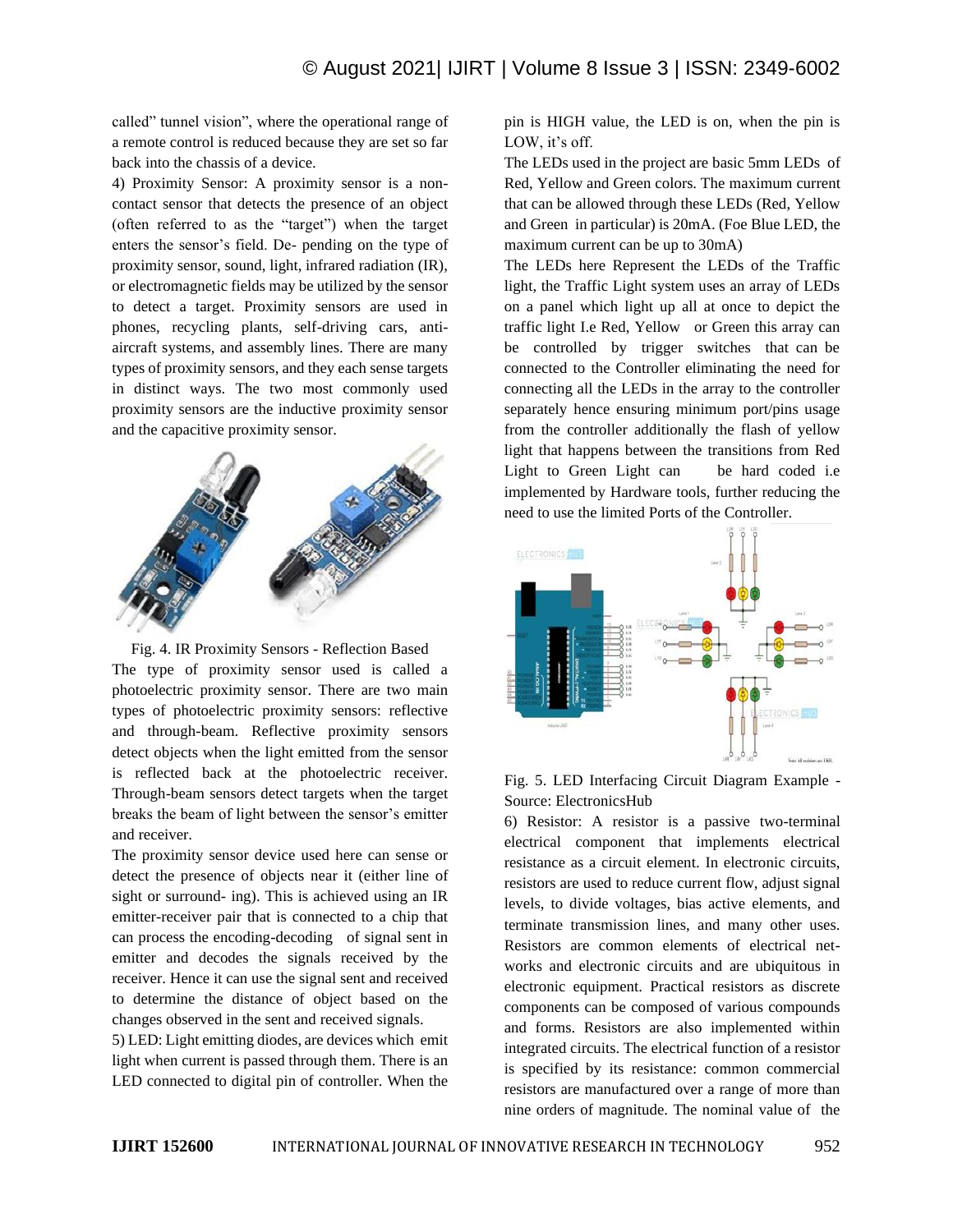resistance falls within the manufacturing tolerance, indicated on the component. The Resistors we use in our circuit is to ensure the operating condition (Current and Voltage) for the LEDs and sensors in our circuit. Most of the resistors used are 1Kohm resistors.



Fig. 6. Array of Axial Resistors - Color Coded to represent resistance

7) Other Essentials:

- 5V DC power supply: To power the Arduino Uno when it is running/operating in standalone condition i.e to power the control as it works in its operating condition con- nected to the traffic light system without the connection to the coding device.
- Jumper wires : Connecting Wires of the Traffic Light controlling System Circuit.
- USB cable : Connection to boot/programme the Arduino using a programming device.
- Bread Board : Connecting Board with detailed Internal Wiring to extend and connect the Wires of the Circuit utilized to optimize connections to common base like ground or Vcc.

# D. IMPLEMENTED METHOD

In this project, a simple traffic light system for a 3 way intersection is implemented using Arduino UNO Controller that can control the LED lights of the traffic signal based on the inputs from "level" proximity sensors and IR receivers to undertake the operation of 'Level" Based Time interval Controlling and also Emergency Vehicle Detection and Response.

1) Density Based Time Interval Estimation: As discussed in the block diagram, the method is to simply receive inputs from sensors and develop a program, to use this input and convert it into required information for controlling the traffic signals.

The IR Sensor when detecting presence in its proximity Line of Sight, will send out a logic high (i.e value 1 or  $+5V$  at pin) which would represent the presence of vehicle at the sensor. This input is then taken to a controlling unit here Arduino Uno microcontroller, which has been programmed with the code, which processes the input and decides the response or output logic signal, which is then used to control the LED in the traffic lights.

The method can be summarized as:

- Check for vehicle presence at the lane 'level' done by Proximity sensors placed at level these proximity sensors will detect the presence of vehicles at their Line of Sight or proximity and hence can give us an estimated count based on the presence of vehicle as vehicles stack behind each other on the lane.
- Determine the time interval for green light for that lane based on the 'level' - time interval is determined based on survey of time taken to clear traffic in lane for 'level' density. That is time taken for vehicles to leave the junction when they were of the set 'level' density i.e for all the vehicles to safely exit the junction.
- Switch to Green light for next lane after the set time interval, and the time interval for the next lane is also calculated based on the vehicle density for that lane this is done by another set of "level" proximity sensors through the use of which we can get optimal time intervals for all the separate lanes.
- Repeat the cycle for all other lanes while also keeping check of the Emergency vehicle Sensor.

2) Emergency Vehicle System: The priority is given to the lane where the ambulance is approaching. In this, first the Lanes are switching according to the "level" based density cycles and only when an Emergency vehicle approaches the junction The cycle should switch from previous to Emergency Condition cycle. Say vehicle approaches the junction from lane-1, Then lane 1 must be switched to Green Light and all other Lanes must Switch to Red light, only after a pre- determined Time interval of say 5 seconds to allow smooth transition between the lane light switching. This interval is also to prevent Accidents arising from Sudden switching of Lights.

As a warning indicator, the Yellow light in Lane 1 is tuned on indicating that the green light is about to light up. Similarly, the yellow light in the Lane 2 and 3 is also turned as an indication that the red light about to be turned on. The yellow lights in Lanes 1, 2 and 3 are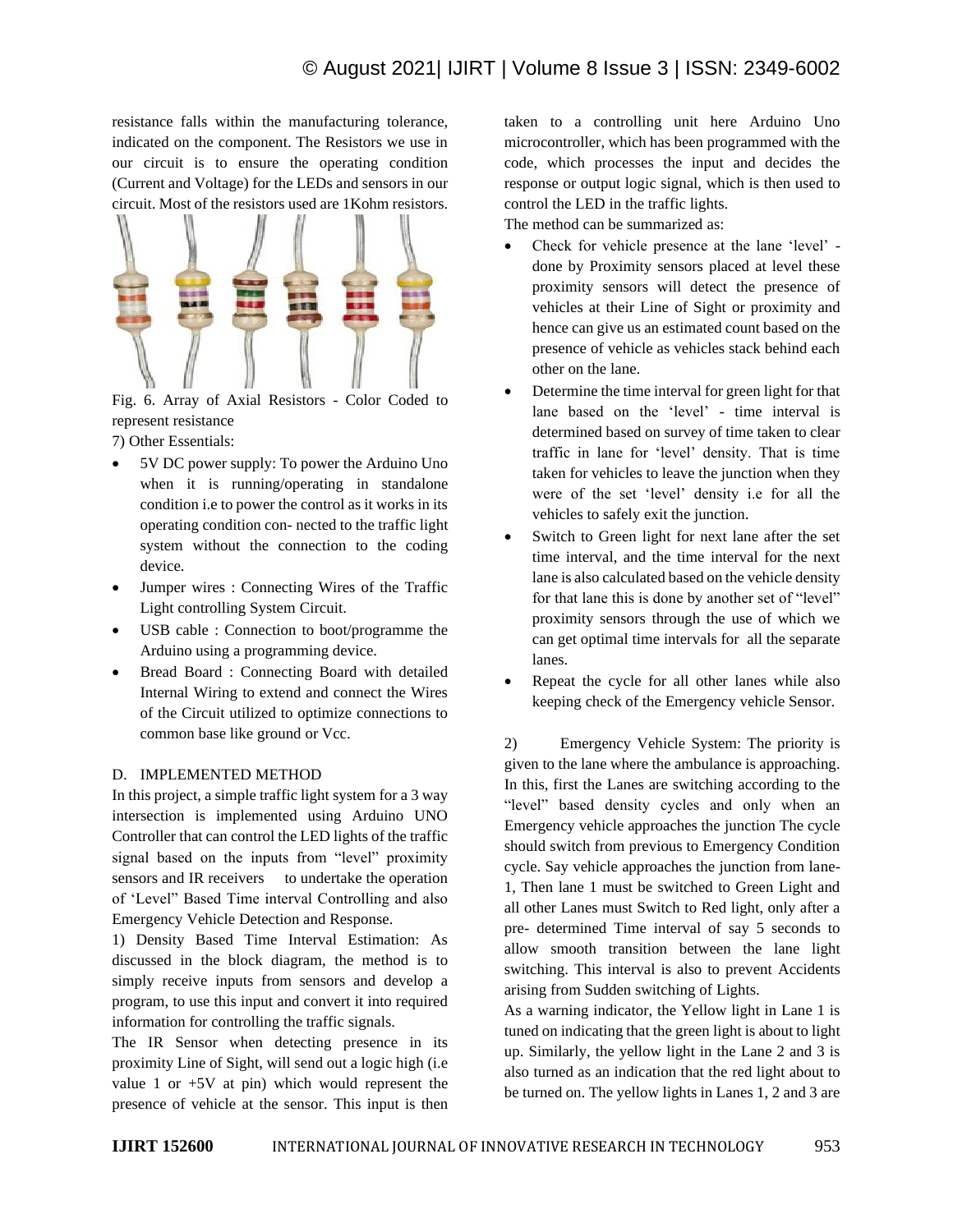turned for a small duration say 2 seconds after with the green light in the Lane 1 is turned on and red light in Lane 2 and 3 is also turned on. The red light in Lane 2 and 3 is also turned on for a predefined time and the process moves forward. In addition to this, our project involves interfacing a transmitter and receiver in the ambulance and the signal post respectively due to the prioritization of which the traffic signal will change.

Ambulance consists of an RF transmitter which transmits a forward only encoded signal which is received by the RF receiver placed at the signal post. This received signal is de- coded by the decoder which is in turn converted to an electrical signal and then passed on to the microcontroller placed at the signal post. This received signal by the microcontroller helps in the execution of the desired operation i.e. conversion of the red signal at the signal post to green when the ambulance approaches the respective signal post.

The method For Emergency vehicle response control can be summarized as:

- Check for Emergency vehicle Presence in lane achieved by placing special IR receivers that detect IR emitted from emitters placed on the Emergency vehicles. The emitters are oriented in two directions in each lane to detect arrival and departure of emergency vehicle.
- Turn the Light Green for Lane with Emergency Vehicle- this is done by interrupting the normal cycle or density-based cycle and switching green to lane with Emergency vehicle.
- Detect transit and departure of Emergency vehicle - This is done by the IR sensor oriented to detect departure of Emergency vehicle in the four lanes, hence signaling the controller to revert to normal operation.
- Resume normal Operation of Signals after the sensor detects transit of Emergency vehicle the normal condition or Density based condition is Resumed by turning the lane signals to red for all lanes and starting cycle from green light at lane that was interrupted.

#### E. PROGRAMMING

The programming of the Arduino uno is done using the Arduino IDE 1.8.13v. The open-source Arduino Software (IDE) makes it easy to write code and upload it to the board. This software can be used with any

Arduino board. If you have a reliable Internet connection, you should use the online

IDE (Arduino Web Editor). It will allow you to save your sketches in the cloud, having them available from any device and backed up.



Fig. 7. Emergency Condition Flow Chart



Fig. 8. Density Based Time Interval Flow Chart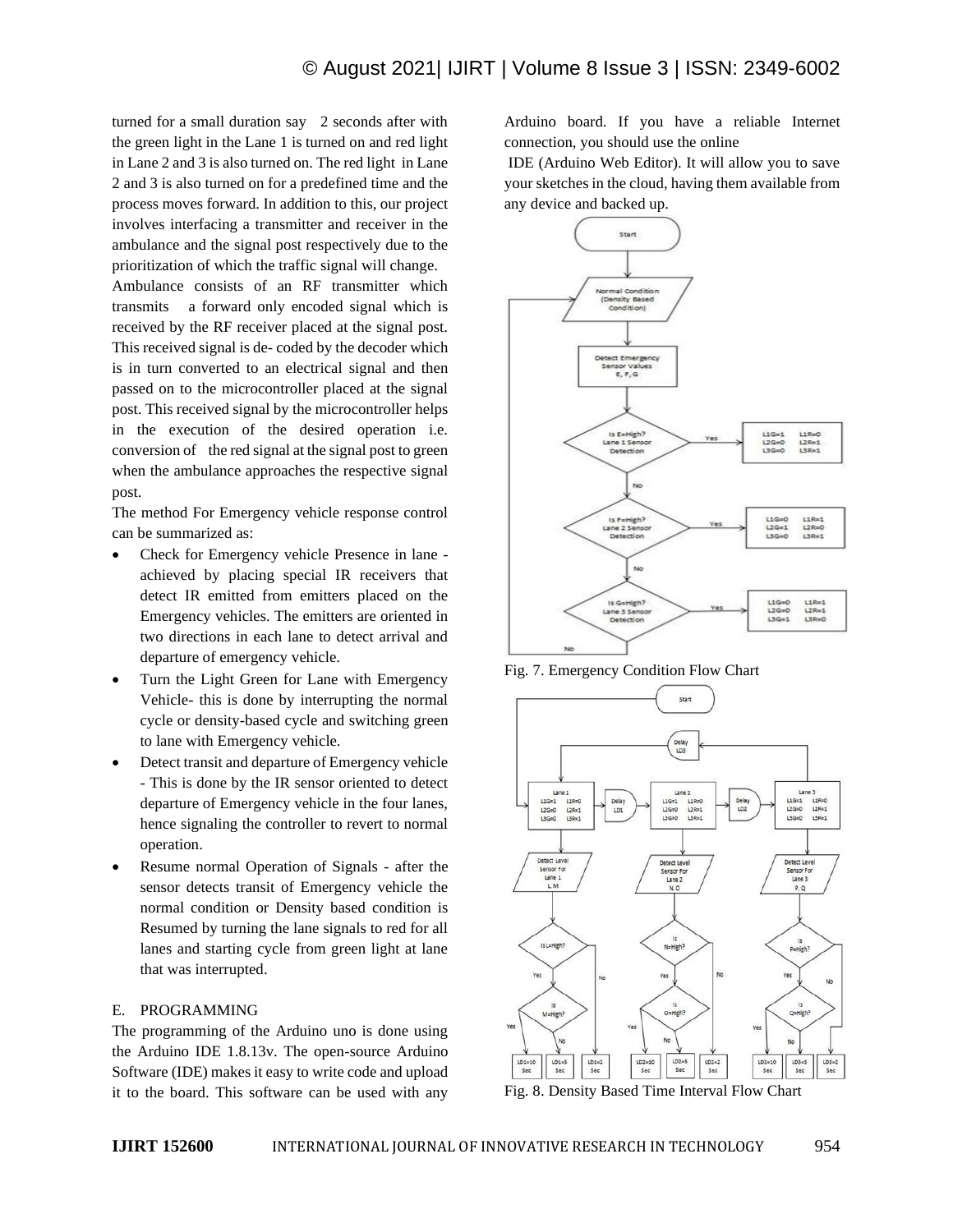You will always have the most up-to-date version of the IDE without the need to install updates or community generated libraries. If you would rather work offline, you should use the latest version of the Desktop IDE.

For a complete list of Guides visit the Foundations section, where you will find in-depth knowledge about the principles and techniques behind the Arduino platform. Making the Arduino StarterKit projects and reading the book 'Getting Started with Arduino' are great ways to start learning and tinkering with coding and electronics.

#### IV. RESULT AND INFERENCE

The Working of the model confirms the viability of the Project, all the sensors, circuits and controller seem to be operating as per the objectives of the project. The Feasibility of the Project as Determined in the Initial Stages has also been met.

From proper analysis of working and constraints of the system it is inferred that the system is working as per the objectives of the project. Installation and maintenance of the system is cost effective and takes less time. The system-user interface is user friendly and does not require specialized training or skills to operate it.

The project has been designed to substantially enhance the performance by ensuring smooth mobility of emergency services (like ambulance etc.). The implementation of the algorithm is done is such a way that it not only paves way to emergency vehicles but its auto reinstatement of the older status of traffic light helps in smooth transition of traffic along the road. The system also reduces the workload of traffic personnel as it totally automated the whole prospect of traffic signalling which also greatly reduces the domain of error.

#### V.CONCLUSION AND FUTURE SCOPE

An idea is proposed in this project for controlling the traffic signals in favour of emergency vehicles and regulating time intervals based on density.

With this system the vehicles can be cleared from traffic efficiently by reducing waiting time lost in red lights, through fixing time intervals, which are determined automatically by the system, allowing easy transit for vehicles. This system also allows Emergency Vehicles to be maneuvered from the Traffic Junction without major loss of time and hence improving the chances of survival of victims in the Point of Emergency.

This system is an entry level idea to develop Smart Traffic Signals which can respond to traffic intervals based on density and also mange free transit of Emergency vehicles. This system in the future can be Implemented with additional features that will aid to further improve the flow of traffic in cities combating the problems that arise due to traffic congestion.

Thus the intelligent traffic system if implemented in countries with large population like India, it can produce better results, is more accurate with no loss of time. By implementing this traffic signal control system the emergency situations are controlled in a much optimized manner. This helps the society in a much better way as it helps the Emergency situations to be resolved with much ease. Being an automated signaling system it eliminates the chances of human error which often results in road accidents and mishaps.

Being an automated signaling system it eliminates the chances of human error which often results in road accidents and mishaps. Thus, this project is practically feasible, economically viable, and reliable in nature. It's robust as well as easy to handle mechanism makes it easy and quite simple to be understood and brought in use by the masses.

This project is practically feasible, economically viable, and reliable in nature. It's robust as well as easy to handle mechanism makes it easy and quite simple to be understood and brought in use by the masses. Summing up we can say that this project with its ready to apply technology and cheap installation charges invariably finds its application in our traffic signaling system. An improvisation of the project and subsequent modification of the system can serve our purpose as and when needed in near future.

Summing up we can say that this project with its ready to apply technology and cheap installation charges invariably finds its application in our traffic signaling system. An improvisation of the project and subsequent modification of the system can serve our purpose as and when needed in near future.

#### REFERENCES